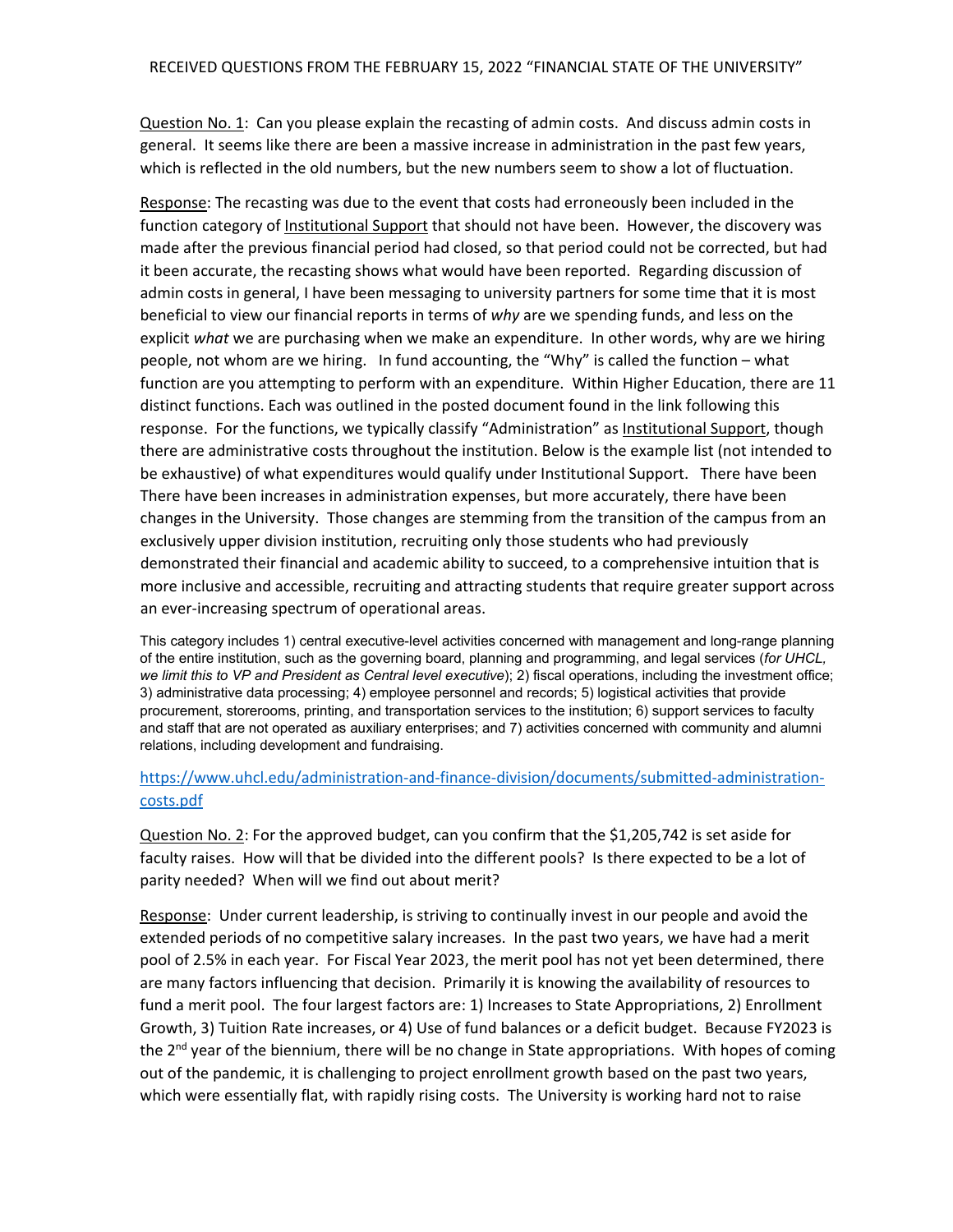tuition rapidly and fund balance is usually best used for one‐time expenditures that will reduce operating costs in the long term, where salary increases are ongoing. It is a priority to do continued merit and select market adjustments, but it is too early in the process to guarantee what the pool will be. I anticipate having a more definite projection as we enter July, when our budget will be nearing completion.

Question No. 3: The projections for this year seems to indicate we will be almost a million short and that increases to 4.3‐5.7 million for the next 3 years, but you said things are positive. Can you clarify that?

Response: The Pro Forma does project deficit operations, or being "short". However, it is important to recognize two key things in the assumptions of the Pro Forma: 1) it is intentionally conservative. As we move forward in our budget development, more elements will become known, more action plans will be finalized, and it is anticipated that many of the conservative unknown factors will improve the outlook of the Pro Forma; and 2) the Pro Forma assumes we carry out the assumptions, and do nothing else. As stated in the response to question no. 2, one of the primary drivers on the university having available resources is enrollment growth. The Pro Forma projects no enrollment growth in the next year, and then a resumption to enrollment growth, though more modest than recent experience. The University is actively seeking all paths to enrollment growth and, as stated, the Pro Forma is intentionally conservative. It is likely that we will exceed conservative projections. The same is true for our ability to reduce costs. The Pro Forma did adjust for some known actions that are already in place, but many more will be identified and implemented. Consequently, the Pro Forma looks challenged only with the assumption that we do nothing more to address these challenges, which is not accurate.

Question No. 4: Can you explain the projected student growth for FY 24 on. Given the declining birth rates in the early 2000's and economic outlook, what is suggesting an increase in enrollment after this year?

Response: On a national level, this question accurately reflects a trend of lower birth rates as the US has not met the standard "Replacement Rate" of births for some time, and immigration has been declining for a similar period. However, as the saying goes, "all politics are local". The same is true for the enrollment projection for UHCL. In our very back yard, economic growth continues to spur population growth, not from birth rates or immigration, but from migration as people move to Texas in search of better paying jobs. That is not without challenges, though. Many universities in population declining areas of the country are setting their sights on Texas students and recruit heavily from around the state. Additionally, a good portion of our regional population growth includes populations with lower historical matriculation to post‐secondary education institutions. So, our work is cut out for us, but there are avenues for success and enrollment growth for the next few years at least. That is the primary focus of a Pro Forma. It forces the institution to look ahead, make judgements about the future in many micro areas, and hopefully invites the institution to reflect on its decisions and to adjust early, rather than later.

Question No. 5: What were the budget priorities sent forward for the current fiscal year (2021- 2022)? What was actually put in place? What was funded vs. unfunded? Where was the CARES funding spent?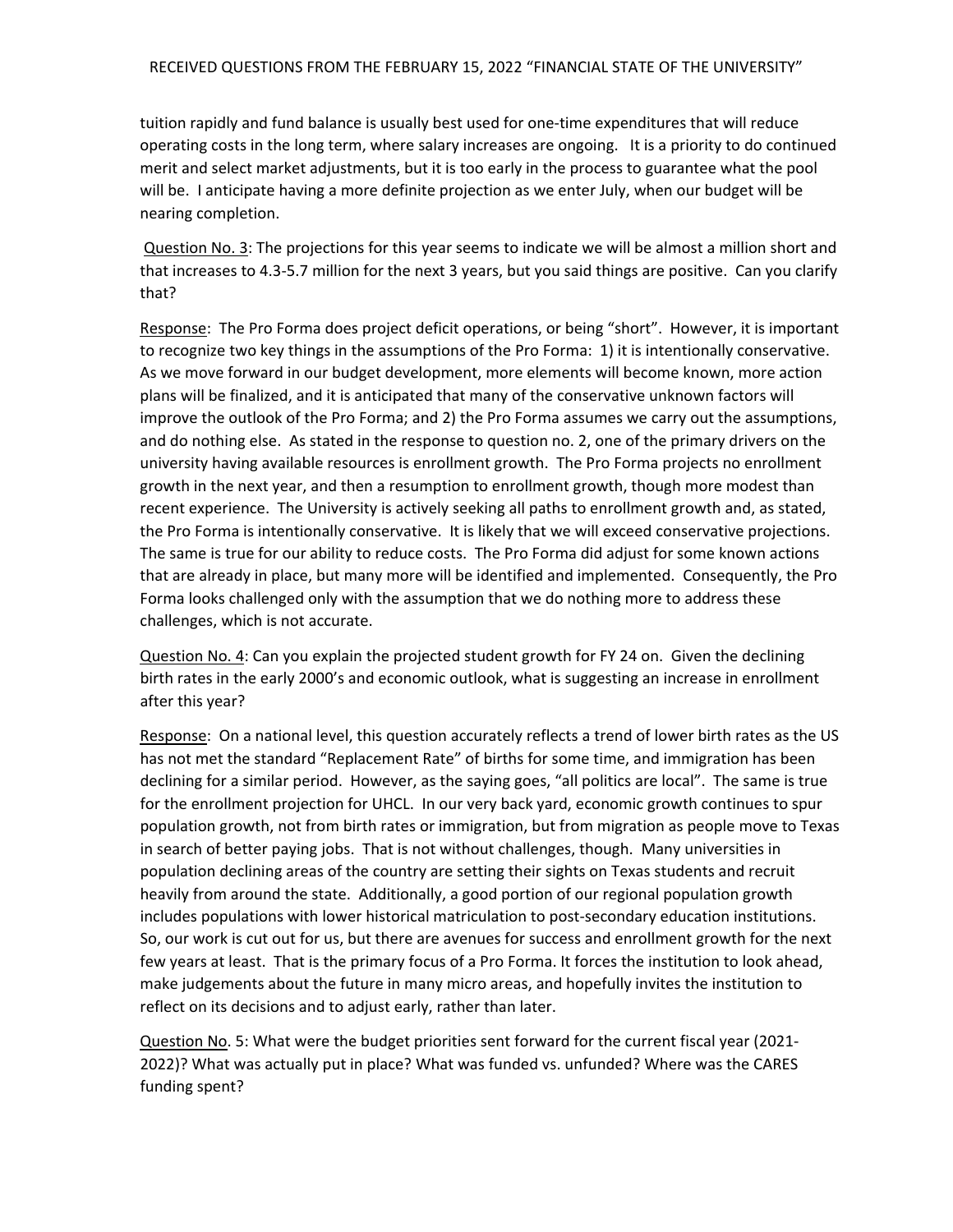Response: This is actually several questions, so I will address each one individually.

- 5.A: What were the budget priorities sent forward for the current fiscal year (2021-2022)?
- The budget initiatives were submitted by each division in priority order of each Vice President, and those were shared and included in the meeting minutes of the Shared Governance committee: Planning and Budget Committee. They were then prioritized by the PBC and can be found in their meeting minutes published on the Shared Governance web page and repeated here: [https://www.uhcl.edu/about/administrative](https://www.uhcl.edu/about/administrative-offices/shared)-offices/sharedgovernance/documents/pbc‐04‐27‐2021.pdf
- $\bullet$  5.B: What was actually put in place? What was funded vs. unfunded?
- The annual budget is published and identifies the initiatives that are included in the budget and is reviewed with the PBC annually, and can be found at this link, see appendix A: [https://www.uhcl.edu/about/administrative](https://www.uhcl.edu/about/administrative-offices/budget/documents/uhcl-fy2022)‐offices/budget/documents/uhcl‐fy2022‐ annual‐budget‐summary‐combined.pdf
- 5.C: Where was the CARES funding spent?
- The CARES funding, is actually only a portion of the funding received by the University from the Federal Government action in response to the pandemic. Funding was received from a total of three Federal legislative actions: CARES, CSSRA, and ARPA. All three were include in the Higher Education Emergency Relief Fund or HEERF. Within the HEERF, there were three allocations of funding for which we report total received and spent at the below link. The three allocations were for 1) Financial Aid to students, 2) Institutional Priorities, and 3) Minority Serving Institutions (UHCL chose to use 100% for additional financial aid to students). For the 2<sup>nd</sup> allocation – Institutional Priorities, a process of proposal submission, review and approval was done, and several proposals were approved focusing on addressing the direct cost of responding to the pandemic, recovering lost revenue due to the pandemic, investment in technology that will facilitate and support distance learning, and investments to improve the health and safety of our students, staff, and faculty. The full list of proposals has not been published, as the period of the grant has not yet expired, and expenditures are still ongoing. Total financial impact of the pandemic has significantly exceeded the funds received, and so the University administration is executing a process to get maximum benefit and preserve as many operational areas as possible. However, key expenditure proposals were:
	- o Investments in technology:
		- **EXTE:** Classroom upgrades installing new technology in our classrooms to better support distance learning.
		- Upgrading our conference spaces to enable two-way meeting and engagement, thereby facilitating distance learning and work.
		- **EXP** Computer upgrades moving from desktops to laptops for faculty to better support remote work and improved health and safety.
		- Improvement of the backbone of our network for improved redundancy and greater capacity to support remote and distance learning and work.
	- o Upgrades to help ensure the safety of our students, staff, and faculty:
		- **IMPROVED and renovated air handling infrastructure in all of our buildings.**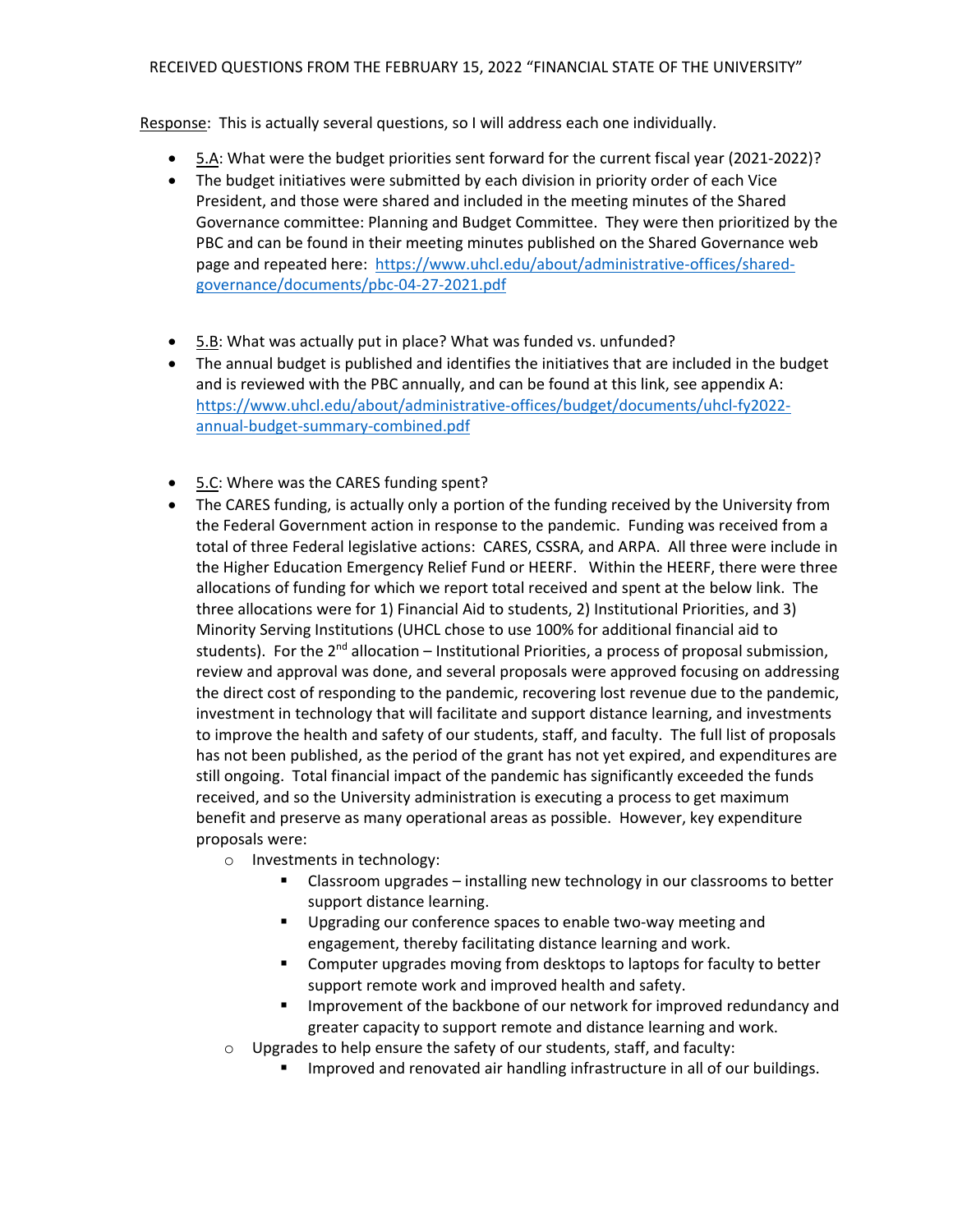- **Expansion/upgrade of the Patio Café to better facilitate separation and** distancing in the café for better food and customer safety.
- **Vaccination Incentive Program**
- Emergency Generator for Hunter Residence Hall to reduce the likelihood of having an emergency evacuation during extreme weather events.
- **E** Campus Public Safety communications redundancy improvements.
- o Lost Revenue recovery. The University had experienced a consistent five‐year period of enrollment growth and then two years of flat enrollment during the pandemic, as well as the complete transition in the first year to remote operations and a significant reduction of on‐campus activity in the second year. This has resulted in lost tuition revenue as well as significant losses in our Auxiliary Operations such as Hunter Residence Hall, Dining Operations, and Parking and Transportation.
- o Here is the link to the University's HEERF reporting: <https://www.uhcl.edu/cares>act‐reporting
- $\circ$  A summary listing of the expenditures of these three Federal Legislative Actions was presented at the Faculty Assembly is attached at the end of this document.

Question No. 6: What was spent in Academic Affairs last year and on what priorities? Can we get a chart of the priorities that were submitted and which were funded? At the Budget/State of the University presentation, we learned of a 20+% increase in Student Credit Hours from 2013‐2020. What spending is going to support this increase in SCHs?

Response: As previously stated, the best way to view the University and how it spends its funding is to look at spending on the key functional areas or goals of Higher Education. Those have been well established by the National Association of College and University Business Officers (NACUBO). They have established 11 functions or goals (note: see question #1 as well):

- The majority of these functions are within the mission of the University, also known as Education and General or E&G.
	- 1. Instruction
		- i. Within Instruction, the primary goal is transcriptable instruction that leads to a degree or certificate.
		- ii. The secondary goal is non-transcriptable instruction that imparts learning, but may not go onto a transcript nor lead to a degree or certification, often referred to as Continuing Education. This is a subset of E&G: Designated Operations.
	- 2. Research
	- 3. Public Service primarily to provide non-instructional services beneficial to individuals or groups external to the institution.
	- 4. Academic Support that administrative support that is in direct support of these first three functions/goals: Instruction; Research; and Public Service. This includes the College Dean's offices and much of the Provost's Office. It also includes Libraries, Museums/Galleries, educational media services, Academic Computing services, and academic personnel/professional development, course/curriculum development.
	- 5. Student Services Admissions, registrar offices, functions that contribute to the student's emotional/physical well‐being as well as intellectual, cultural, and social development outside the context of formal instructional programs.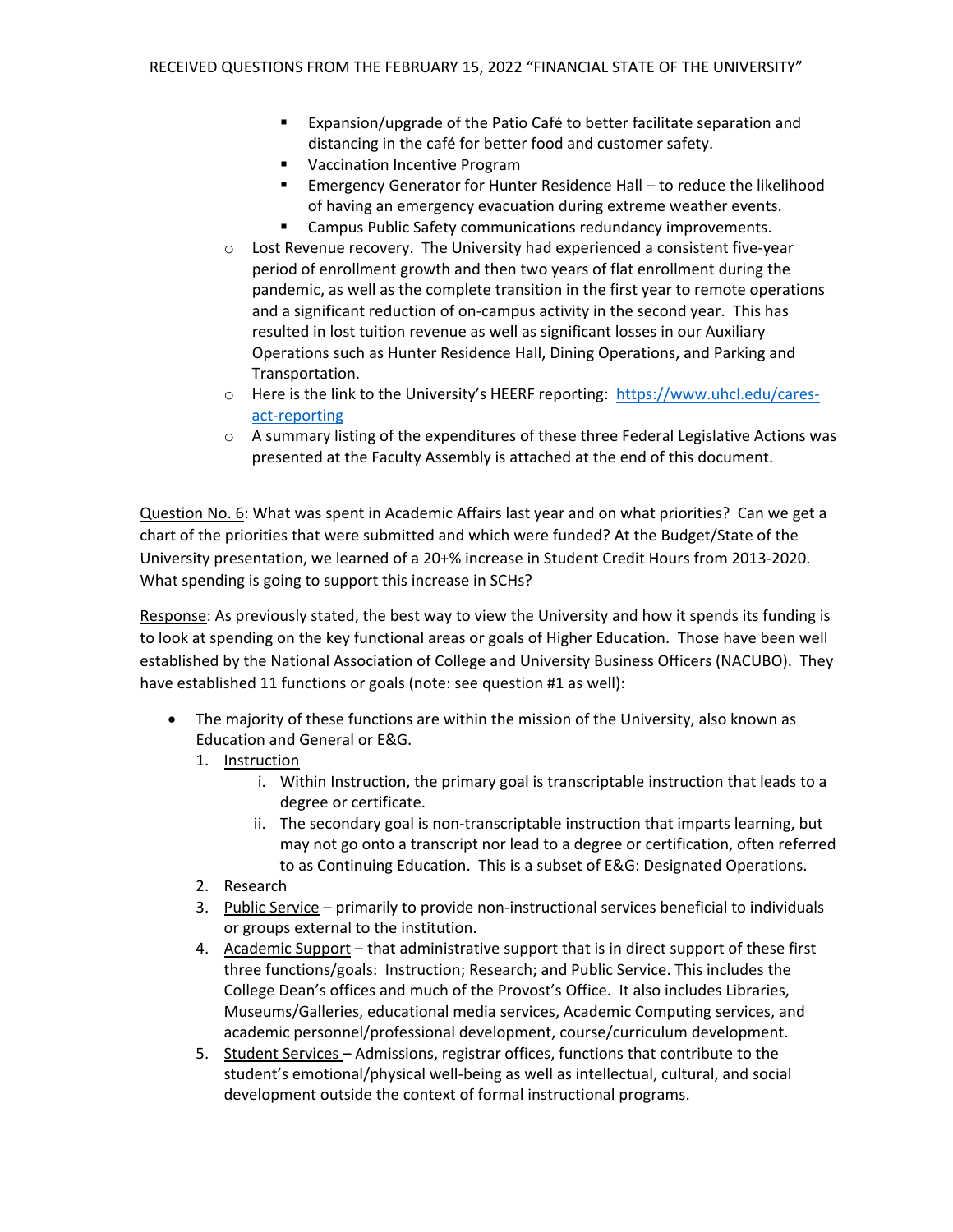- i. Note, there is considerable overlap in a future function: Auxiliary Operations. That will be discussed further at a later point.
- 6. Institutional Support This is the administrative and operational support that is much more "institutional" and less directly focused on the first three primary functions of the institution. Executive, i.e. Vice President, President (for us System costs) and governing board functions, Human Resources, administrative information resources, finance functions, fund raising, etc.
- 7. Operations and Maintenance of Plant the operation of the plant, facilities, maintenance, campus public safety, utilities, etc.
- 8. Scholarships/Fellowships used anywhere throughout the University except in Facilities.
- 9. Auxiliary Services any enterprise that exists to furnish goods or services to students, faculty or staff that charges a fee directly related to, although not necessarily equal to, the cost of the goods or services (can operate a profit).
	- i. Note: As noted earlier, within Student Services, a great many services can be delivered either through E&G or through Auxiliary Operations. The criteria are that as you get further away from services necessary to facilitate successful enrollment, you are more appropriately in the Auxiliary realm, and less appropriately in the E&G realm. Public Service can often be mis‐characterized as an Auxiliary – but the determining factor is who the intended customer is: Students/Staff/Faculty: Auxiliary; and/or Community/Public Service.
- 10. Independent Operations UHCL does not have Independent Operations. These are operations that are independent or unrelated to the University, such as federally funded research centers.
- 11. Hospitals UHCL does not have this function.
- To review year over year spending, the UHS Annual Financial Report breaks out operational spending by each of the included NACUBO function and can be found at this link:
	- 1. [https://uh.edu/finance/pages/AFR\\_CLC.htm](https://uh.edu/finance/pages/AFR_CLC.htm)
	- 2. There are two reports. The first one is the fiscal year, the 2<sup>nd</sup> is a year-to-year comparison
	- 3. The report has UHS, then UH, then UHCL. In the first report, our sections begin around page 81. Expenditures by function is on page 88.

 There you will see explicit expenditures by their natural category: Labor, Materials and Operations, all by function.

• Note: As the enrollment at UHCL shifts to fewer graduate students (as a percentage of the total student population) and more undergrad students with resulting larger average class sizes, it will require fewer faculty to teach the same overall enrollment numbers. And as that same enrollment migrates to more students that have not matriculated from the Community College but instead came direct to the University, where many obstacles to success are addressed at the Community College or the students were previously left behind, more support services to serve the same student population is required.

Question No. 7: The UHCL Executive Budget Summary (page 10) shows that that Academic Affairs has the second smallest increase in funding. It seems most of the increase for Academic Affairs is in information Resources. Two colleges – HSH and COE- have a decrease in funding from 2021 to 2022. What explains this? How can we explain a decrease in operations expenditures when we are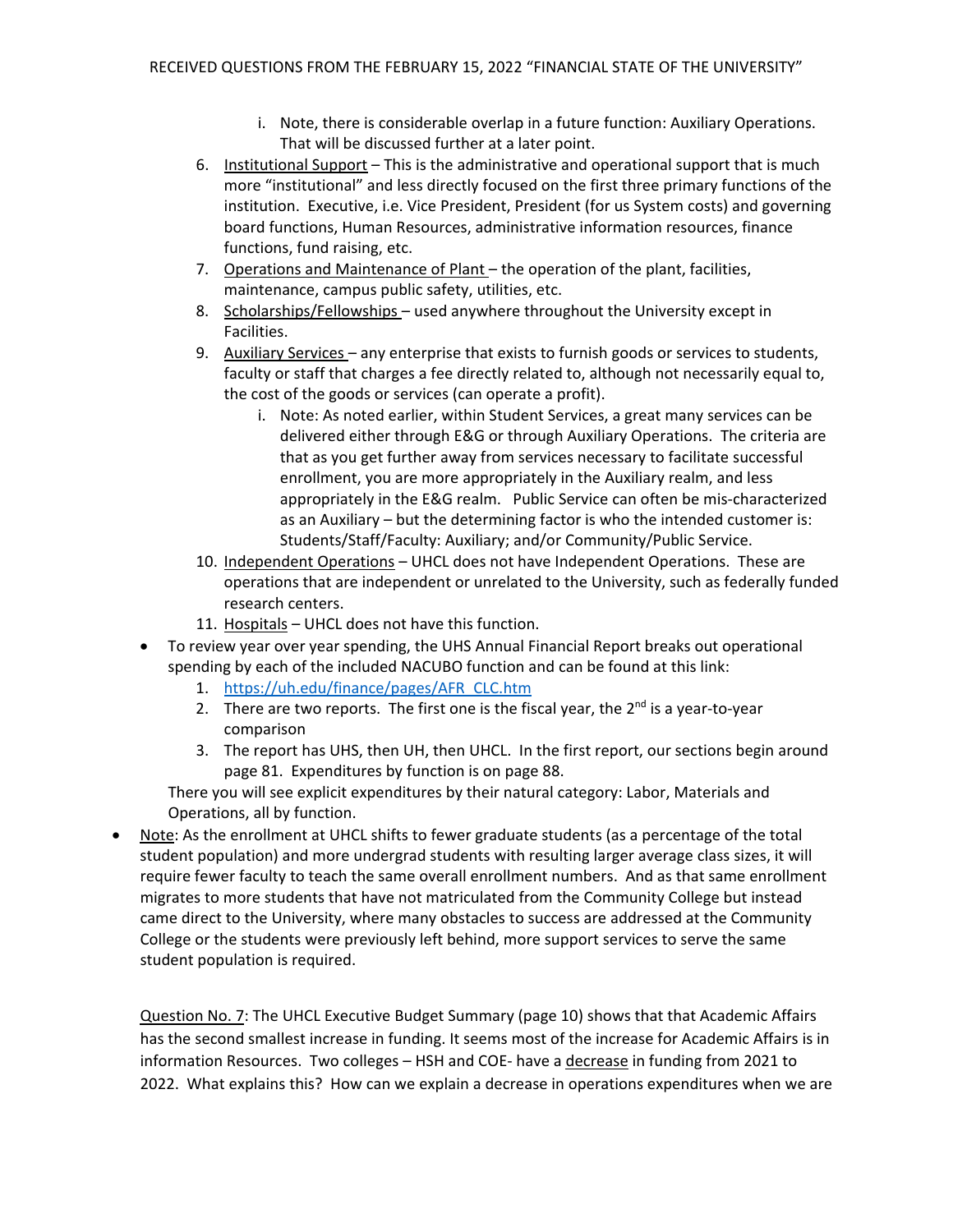teaching more students and SCHs? And when UHCL has a larger budget? And how can this be corrected going forward?

Response - The referenced document is attached. It is important to note that when focusing at the individual budget unit, increases and decreases in a year to year period can be caused by a lot of reasons other than increased or decreased priorities. Academic Affairs has the smallest increase as a percentage of total funding because it is by far the largest Division, making up over 45% of the operational budget of the University. However, it did receive a substantial overall increase in funding. The bulk of the changes in Information Resources was an increase in expenditures for Maintenance and Operations which was an initiative for classroom camera equipment and supporting infrastructure. The initiative was driven due to the COVID‐19 pandemic, with the plan to use accumulated HEAF funding, but ultimately, much of this initiative was addressed with HEERF funding that the University did not know would be awarded at the time of Budget Development.

 As for the budget declines in the two colleges, HSH and COE, this actually impacted all four colleges. For FY2022, with the stand up of Strategic Enrollment Management as a separate Division, it was decided to move several functions from Academic Affairs to Strategic Enrollment Management – one of those being advising from each of the four colleges. However, that action, along with other increases such as the merit increase, only netted to a negative impact in these two colleges. The decline in the college's budgets were most significant in exempt salaries (the attached does not drill down to that level of detail), which is where the advisors are paid. You can see an increase in the area of Student Success & Initiatives in the Division of Strategic Enrollment Management that includes the move of those advisors.

Question No. 8: In addition, it seems we have a number of areas of funding for technology including computer replacements, technology to support teaching, HEAF, CARES/HERF, and our Regular Budget. What is going into OIT and where is it being spent? If we are using CARES dollars on this, where is the money we had previously budgeted to replace computers and to do classroom technology going now that it is being supplanted?

Response - Under normal circumstances, computer replacement, classroom technology, and similar initiatives are funded using HEAF dollars

Note: actually, it is HEF funds, HEAF is an old title that UHS has not updated.

 Higher Education Funds (HEF funds) are provided by the State of Texas for public universities to acquire land; construct, equip, repair or rehabilitate buildings or other permanent improvements; and acquire capital equipment, library books, and library materials, subject to various expenditure restrictions.

 HEAF funds are allowed to carry over from one year to the next, and UHCL has far more allowable uses for HEAF funds than it receives in funding. At present, these funds are being allowed to stay in the Office of Information Technology, rather than being pulled to address other qualified uses, but that will be reassessed to determine the overall greatest need – as it directly impacts UHCL students. If approved, those funds will transfer to other areas of the University as qualifiable uses are identified. It also should be noted that the NEERF initiatives such as upgrades to technology in response to the Pandemic, both 1) exceed the HEEERF funding available, and 2) carry higher future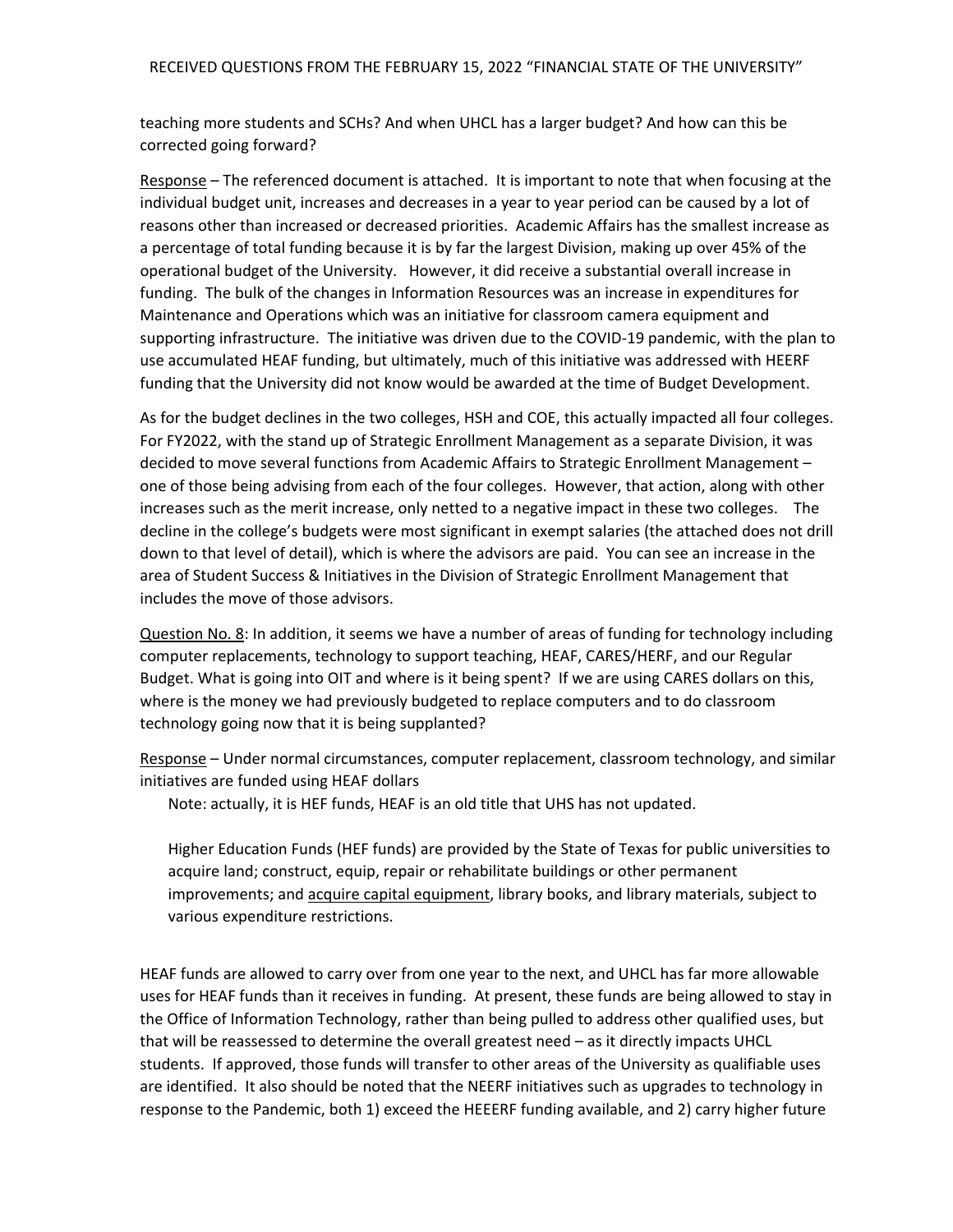RECEIVED QUESTIONS FROM THE FEBRUARY 15, 2022 "FINANCIAL STATE OF THE UNIVERSITY"

 replacement costs. These two factors support the retention of HEAF funds for Information Technology.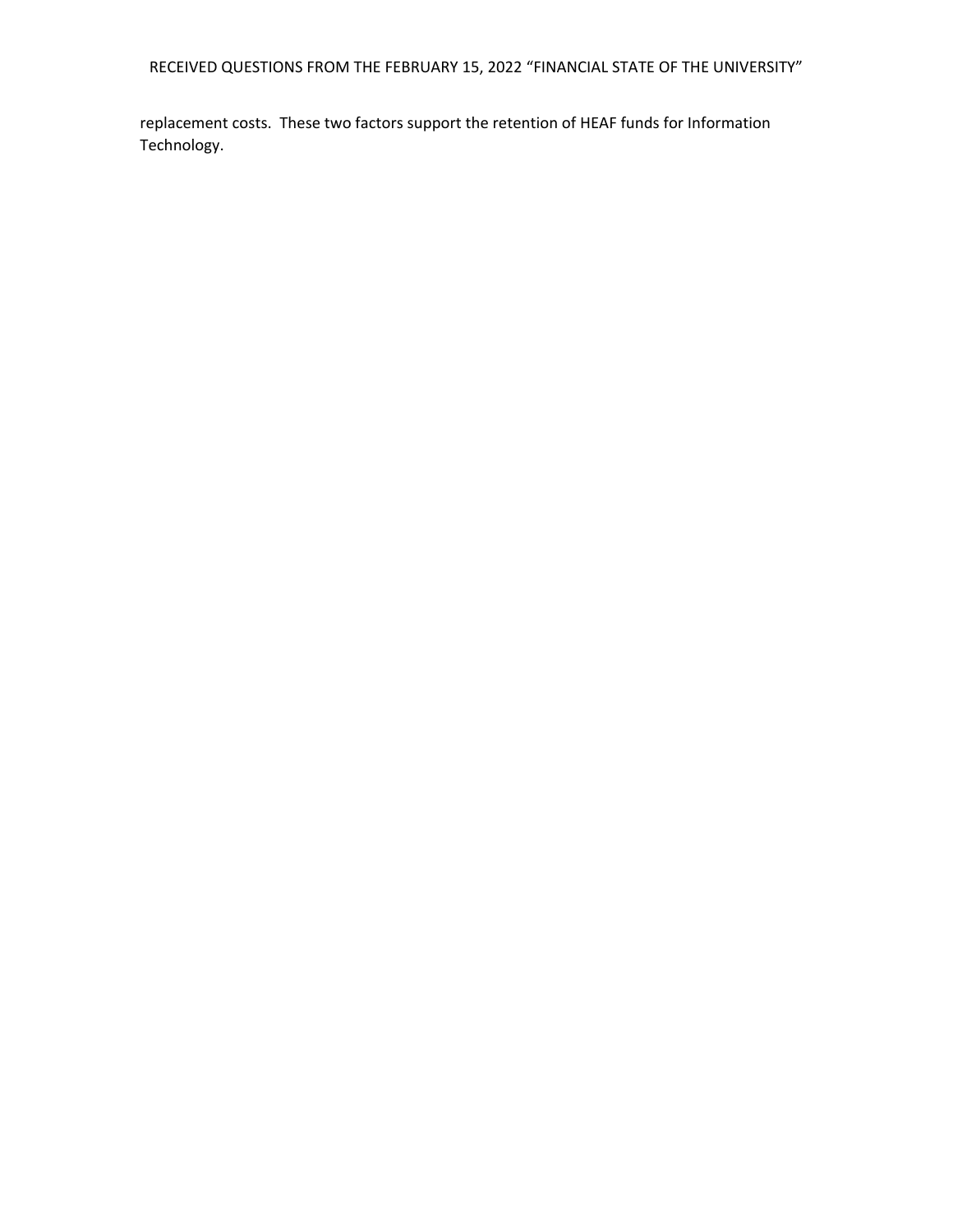| <b>Act</b>           | <b>Direct</b><br><b>Financial Aid</b> | <b>Institutional</b><br><b>Support</b> | <b>Minority</b><br><b>Serving</b> | Total        |
|----------------------|---------------------------------------|----------------------------------------|-----------------------------------|--------------|
| <b>CARES</b>         | \$2,777,685                           | \$2,777,684                            | \$410,341                         | \$5,965,710  |
| <b>CRRSSA</b>        | 2,777,685                             | 7,427,468                              | 662,208                           | 10,867,361   |
| <b>ARPA</b>          | 9,010,174                             | 8,775,834                              | 1,119,442                         | 18,905,450   |
| <b>Total Awarded</b> | \$14,565,544                          | \$18,980,986                           | \$2,19,1991                       | \$35,738,521 |

| <b>Spending</b>                            | Approved To Date |         |
|--------------------------------------------|------------------|---------|
| Lost Revenue                               | \$5.6M           | \$5.6M  |
| Waived Fees/refunds/direct response        | \$3.5M           | \$3.5M  |
| <b>Academic Affairs Proposals</b>          | \$4.8 M          | \$3.65M |
| Admin & Finance Proposals                  | \$4.4M           | \$2.5M  |
| <b>Student Affairs Proposals</b>           | \$163K           | \$163K  |
| <b>Strategic Enrollment Mgmt Proposals</b> | \$2.5K           | $$-.$   |
| <b>Total Projects</b>                      | \$18.5M          | \$15.4M |

| <b>Lost Revenue</b>   | <b>To Date</b> |  |  |
|-----------------------|----------------|--|--|
| Hunter Residence Hall | \$2.1M         |  |  |
| Parking               | \$890K         |  |  |
| 5% Appropriations     | \$2.9M         |  |  |
| Total                 | \$5.6M         |  |  |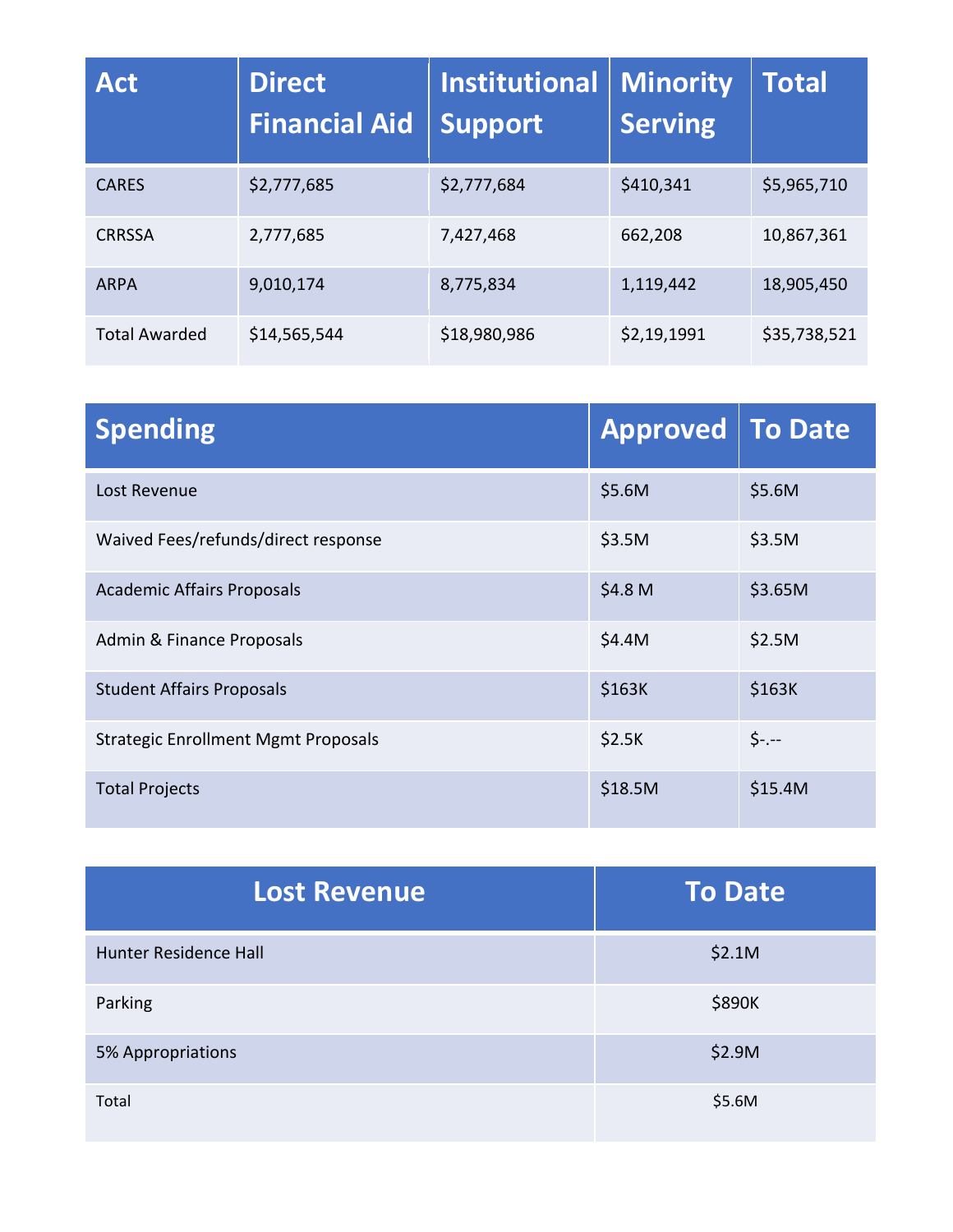| <b>By Division</b>                      | <b>Approved</b> | <b>To Date</b> |
|-----------------------------------------|-----------------|----------------|
| <b>Academic Affairs Proposals</b>       | \$4.8 M         | \$3.65M        |
| <b>Recording Studio</b>                 | \$112K          | --.--          |
| Network Redundancy                      | \$141K          | \$305K         |
| Active Learning XR Lab                  | \$265K          | \$246K         |
| Computer Replacement (Laptops)          | \$1.45M         | \$1.33M        |
| Classroom Technology Upgrade            | \$2.4M          | \$1.74M        |
| Conference Room Upgrade                 | \$455K          | <b>\$27K</b>   |
| <b>Admin &amp; Finance Proposals</b>    | \$4.4M          | \$2.5M         |
| Air handling upgrades                   | \$2.0M          | \$1.7M         |
| CPS Communications upgrade              | \$76K           | \$68K          |
| Patio Café Upgrades                     | \$341K          | \$524K         |
| <b>Emergency Generator: Hunter Hall</b> | \$1.5M          | \$86K          |
| Vaccination Incentive Program           | \$500K          | \$137K         |
| <b>Student Affairs</b>                  | \$163K          | \$163K         |
| Anthology Addition                      | \$163K          | \$163K         |
| <b>Strategic Enrollment Management</b>  | <b>\$28.5K</b>  |                |
| Student Awareness Campaign              | \$2.5K          | \$2.5K         |
| Enrollment Web page chat bots           | \$26K           | --.--          |